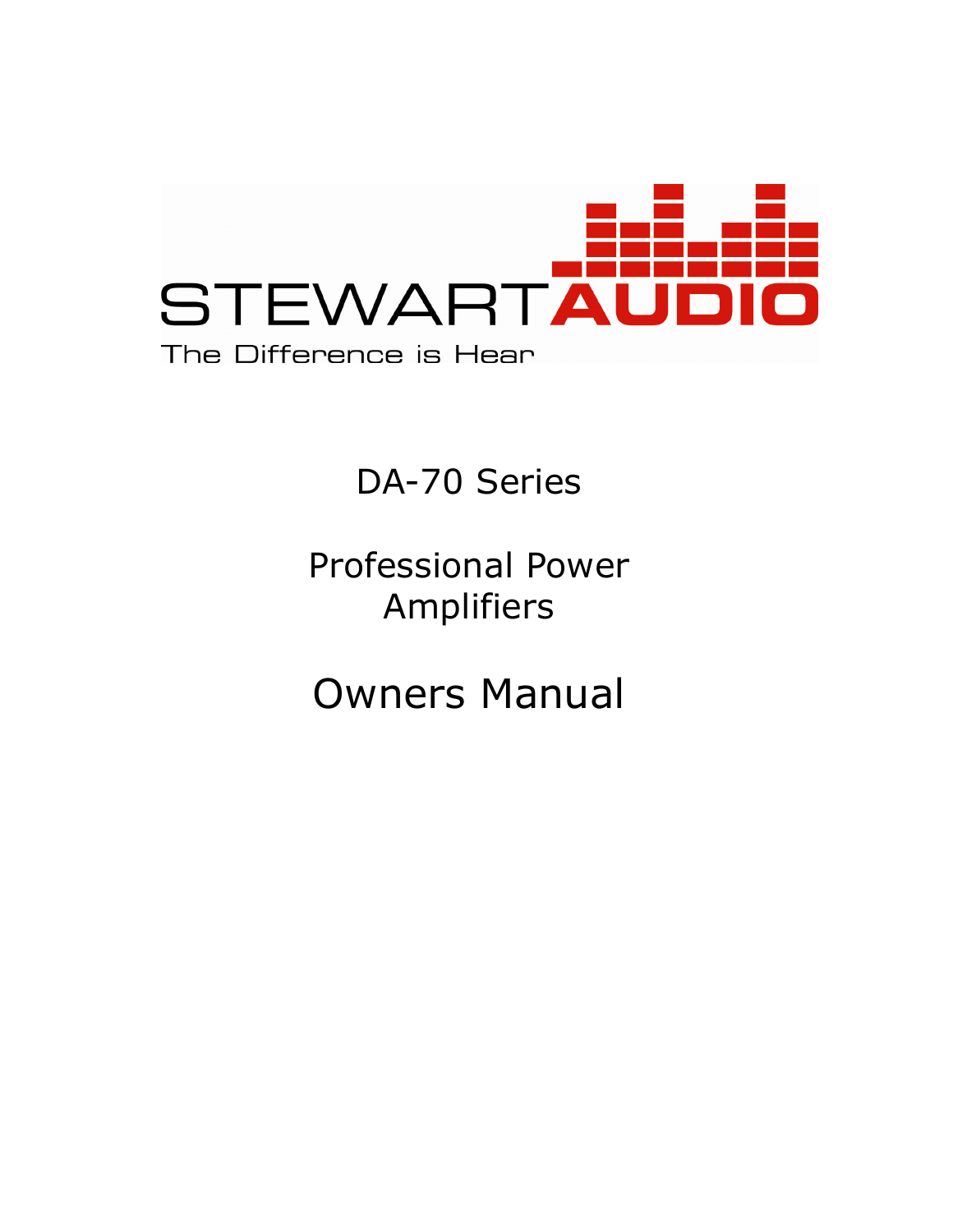## *Safety*

*Before using your Stewart Audio Power Amplifier, please read this owner's manual carefully to ensure optimum trouble-free performance.*

**Warning: To REDUCE THE RISK OF ELECTRICAL SHOCK, DO NOT EXPOSE THIS AMPLIFIER TO RAIN OR MOISTURE. DANGEROUS HIGH VOLTAGES ARE PRESENT INSIDE THE CHASSIS. DO NOT OPEN THE COVER. REFER SERVICING TO QUALIFIED PERSONNEL ONLY.**





The lightning flash with arrowhead symbol, within an equilateral triangle, is intended to alert the user to the presence of uninsulated "dangerous voltage" within the product's enclosure that may be of sufficient magnitude to constitute a risk of electrical shock to persons.



The exclamation point, within an equilateral triangle, is intended to alert the user to the presence of important maintenance (servicing) instructions in the literature accompanying the appliance.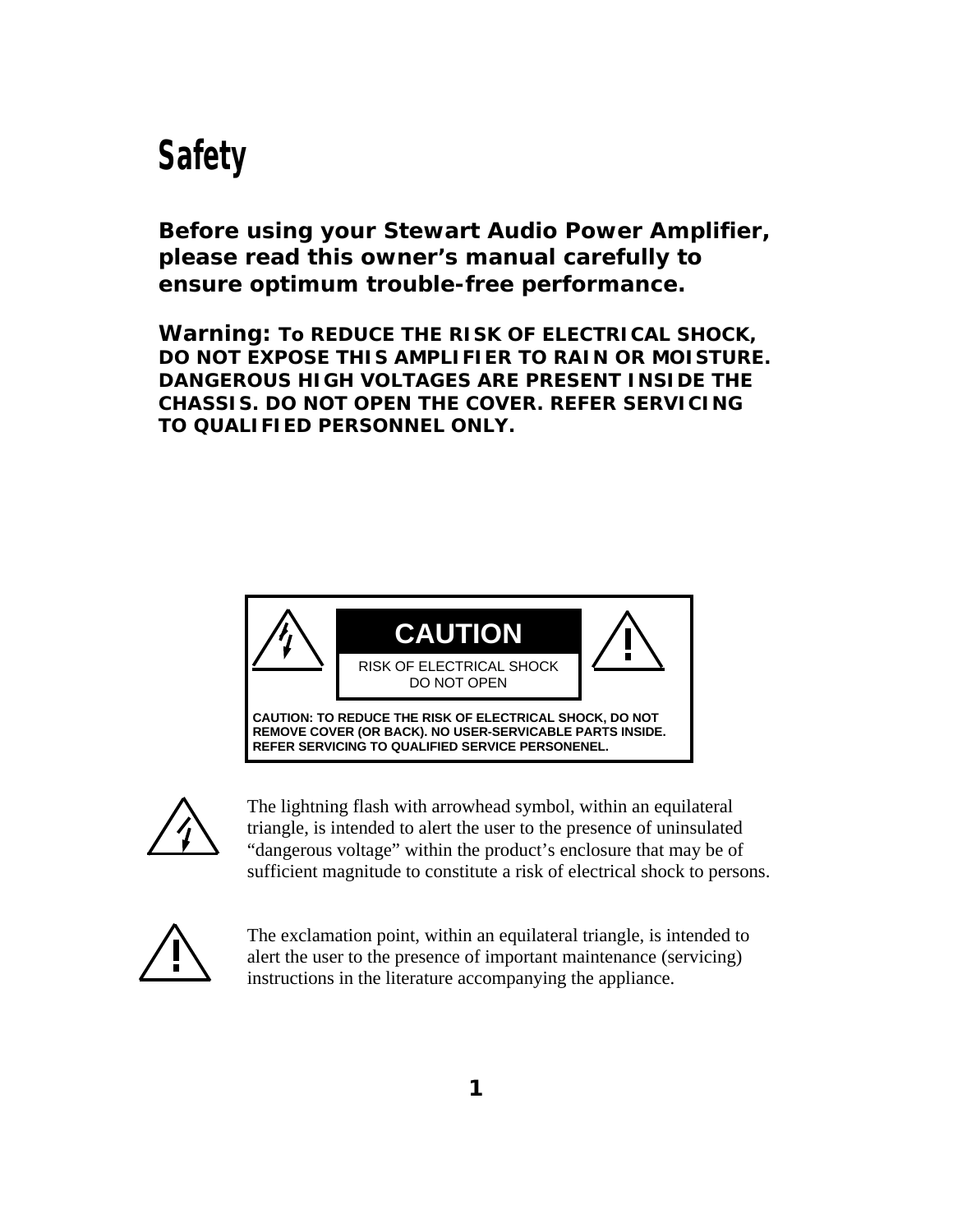#### **- Important Safety Instructions - Please Read Prior to Product Installation.**

All of the safety and operating instructions should be read before the amplifier is operated. Retain these instructions for future reference. All instructions should be followed; all warnings on the amplifier and in the operating instructions should be adhered to.

This amplifier should not be used near water, for example, near a bath tub, washbowl, kitchen sink, laundry tub, in a wet basement, near a swimming pool, etc The amplifier should be situated so that its location and position do not interfere with its proper ventilation. For example, the amplifier should not be placed on a rug, sofa, or similar surface which impedes the airflow across the chassis. Airflow through the ventilation openings should be unobstructed.

The amplifier should only be connected to a properly grounded AC outlet as indicated under *AC Power Connections* in this manual. Do not defeat the ground or polarization of the power plug.

Route all power cords and other cables so that they are not likely to be walked on, tripped over, or stressed. Pay particular attention to condition of cords and cables at plugs, and the point where they exit from the amplifier. To prevent risk of fire or injury, damaged cords and cables should be replaced immediately.

Clean the amplifier with a damp cloth. Do not use solvents or abrasive cleaners. Never pour any liquid on or in the amplifier.

The amplifier should only be serviced by qualified service personnel.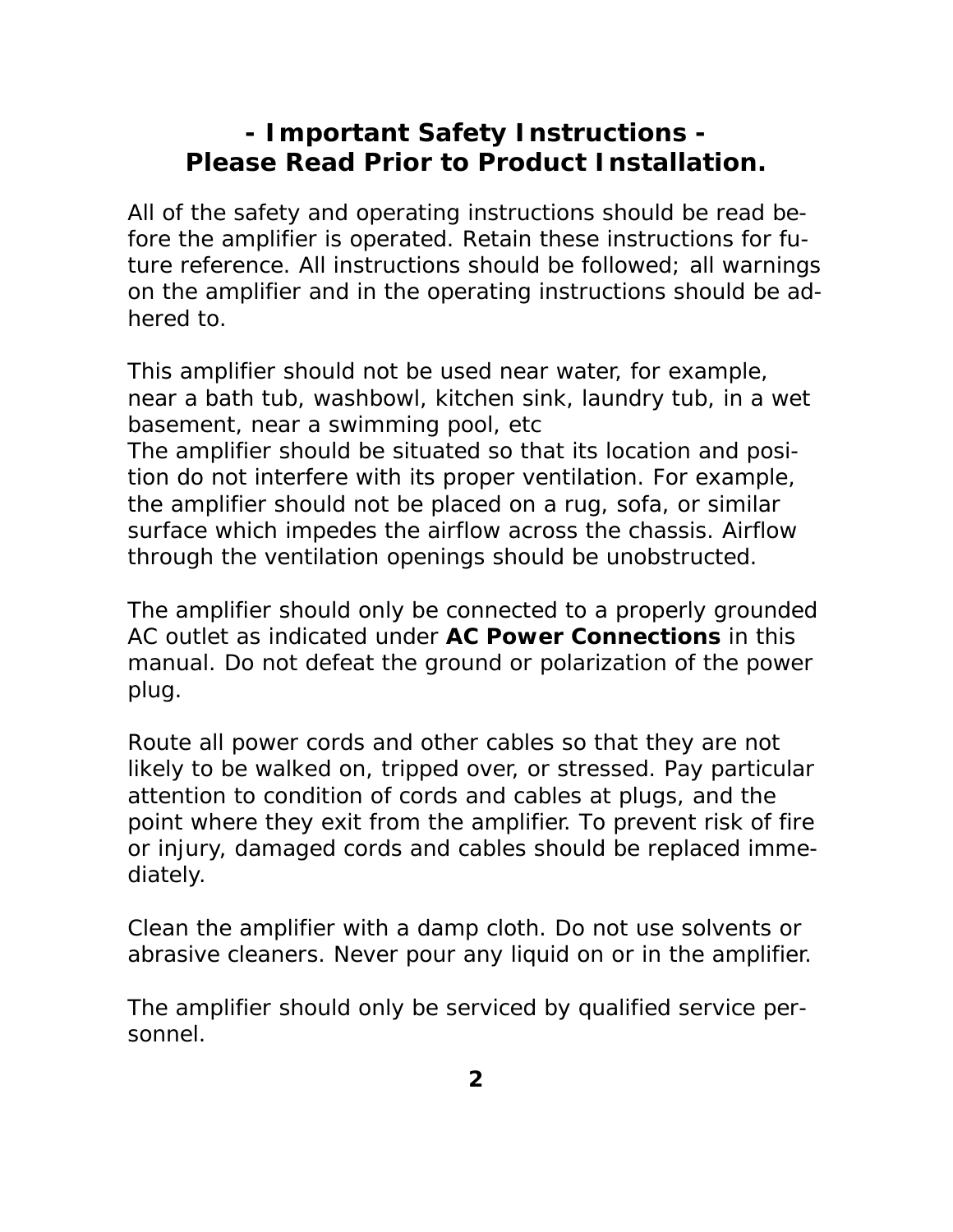### *Introduction:*

Congratulations! You have just purchased a new, state of the art, Digital Power Amplifier which will provide you with many years of reliable service. Stewart Audio's commitment to innovation in design and quality workmanship has provided its customers with a unique combination of performance and reliability. This commitment to excellence has gained the respect of industry professionals around the world.

The DA-70 Series Professional Series Power Amplifier utilizes a new high speed switching power supply and Damped Ternary Modulation Digital output topology. The amplifier will deliver over 70 Watts of power per channel and may be purchased in either a 2 or 4 channel configuration. This remarkable performance comes in a very compact package weighing a mere 3.4 pounds and occupying just one-half standard rack space. The DA-70 Series Amplifiers are convection cooled and require no noisy fans for cooling.

We at Stewart Audio strive to bring you the finest in professional electronics, and we thank you for your choice, which we see as an appreciation for our efforts.

The Stewart Audio Design Team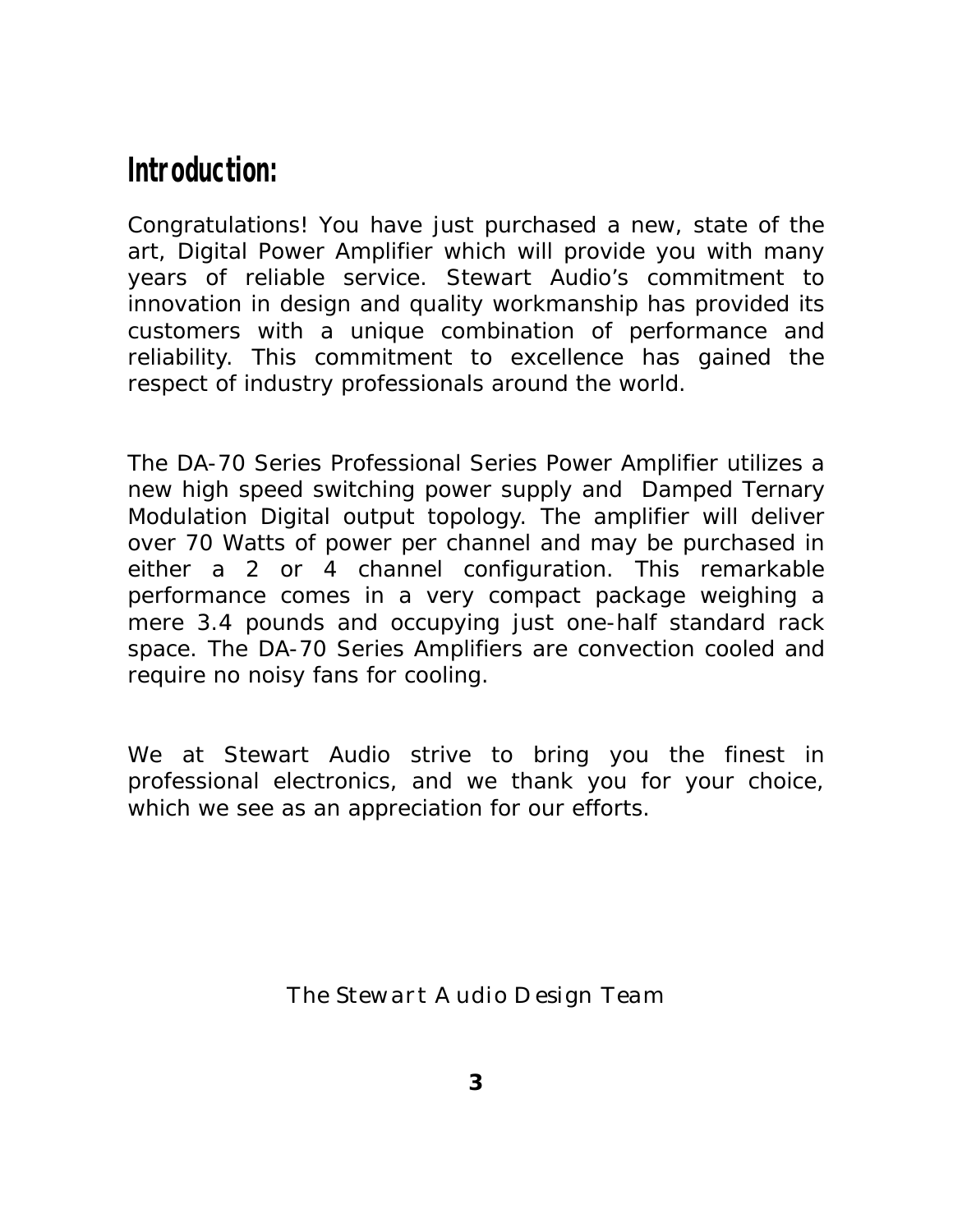## *Contents*

## *For The Record*

In the spaces below, record the Model, Serial number and Purchase information of your Power Amplifier.

Model Number: \_\_\_\_\_\_\_\_\_\_\_\_\_\_

Serial Number: \_\_\_\_\_\_\_\_\_\_\_\_\_\_

Purchase Date: \_\_\_\_\_\_\_\_\_\_\_\_\_\_

Purchased From: \_\_\_\_\_\_\_\_\_\_\_\_

Retain this information for future reference.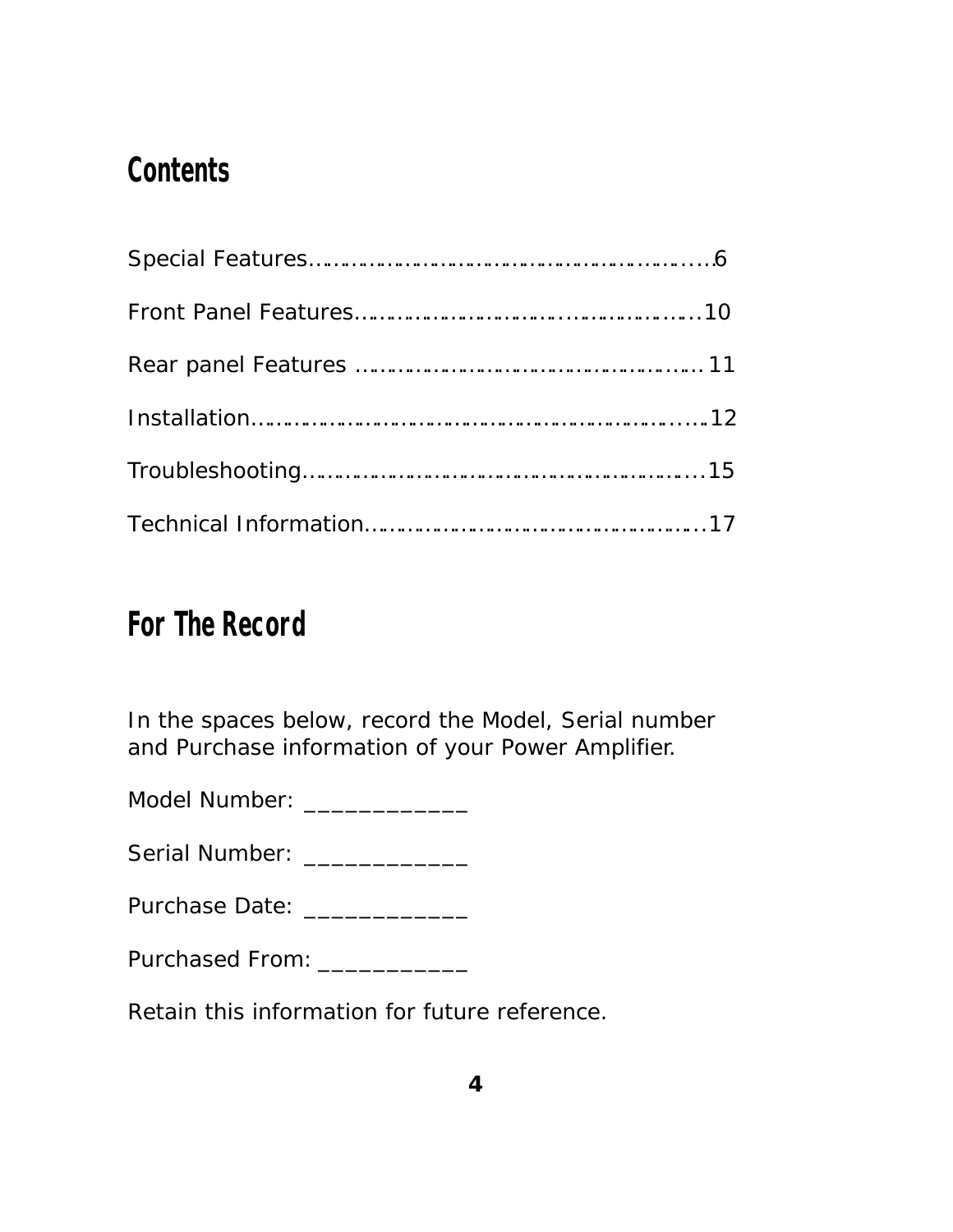## *Special Features*

Stewart Audio's new "Compact Series" Power Amplifiers utilizes the latest in Digital Audio Technology. The new, all Digital DA Series Power Amplifiers were developed by Stewart Audio's Digital Audio Team and represent the pinnacle of Stewart Audio technology and design.

Please take a few moments to read through this section of the manual, which provides an overview of the features that makes this amplifier unique.

#### **How is the DA-70 Amplifier different from other Amplifiers?**

The primary difference between the DA-70 Series and other amplifiers is that it is all digital and it has much higher efficiency. Current digital audio systems use Class A/B amplifiers to amplify analog signals produced by a DAC. Analog designs have low efficiencies because of the power consumed in the active components as a result of the voltage difference between the amplifier's output and it's power supply. This continuous control of the supply voltage results in peak efficiencies of about 50%. As a result a large power supply and heat sink are required.

Class D switching amplifiers were developed to overcome this problem by discretely connecting the load to the power supply. Higher efficiency is achieved, but Class D is still essentially an analog solution because it utilizes an analog interface and control. Stewart's approach was to develop a new Class D amplifier that utilized digital control. This approach enables lower cost through digital integration, as well as, eliminating performance degradation due to analog component variations.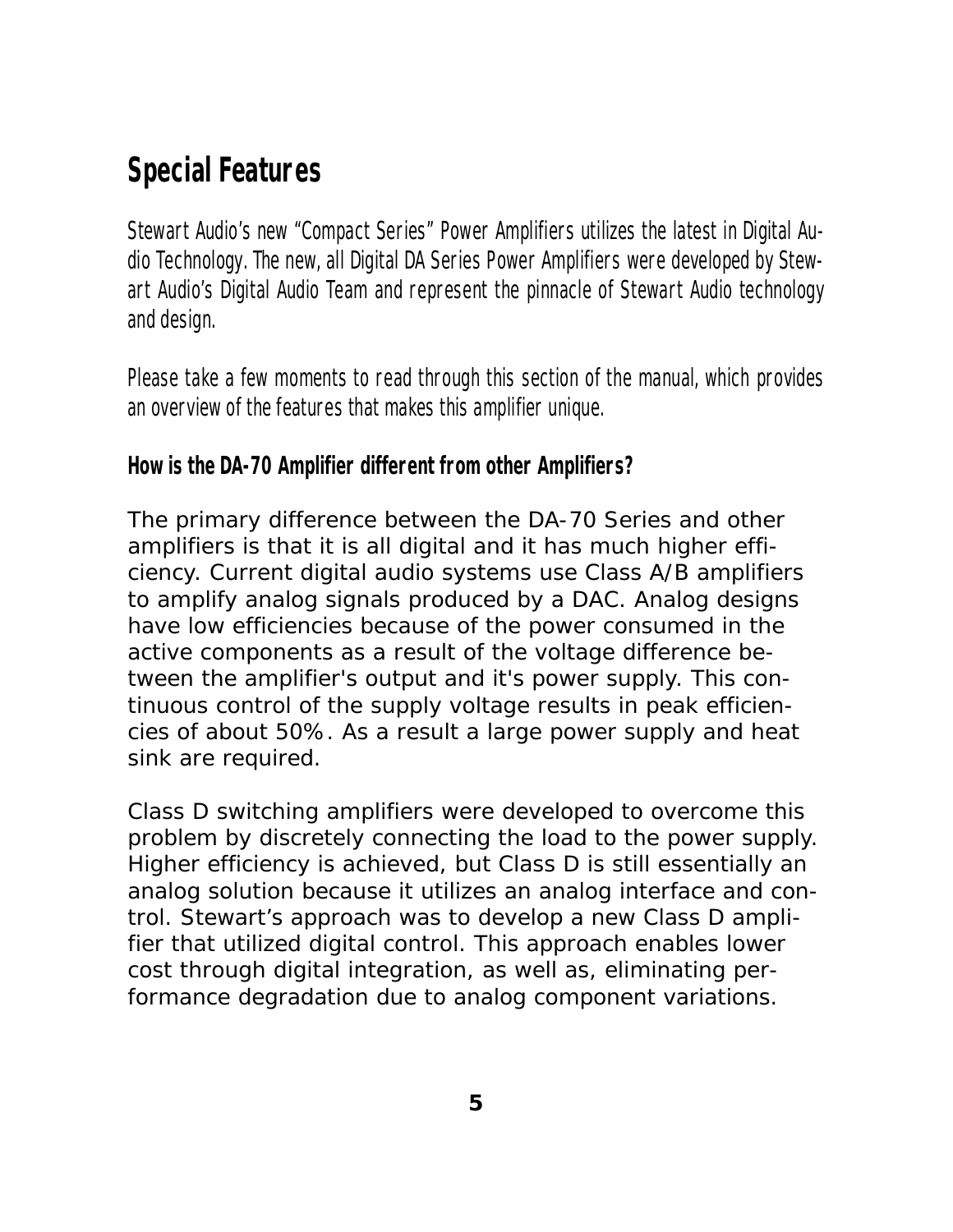### *What is Damped Ternary Modulation?*

Conventional Class D amplifiers utilize binary, or BI-state operation. Binary consists of only two switching states, positive power and negative power. Ternary, or tri-state operation, consists of three switching states; positive, negative and a zero power state. The third state is unique to this design. During the time when neither supply connection is required, both speaker terminals are connected to each other providing damping to the loudspeaker, hence the name damped ternary. The figure below shows the advantage of the damped ternary compared to binary modulation for a sine wave. In binary the cancellation of two full level signals is required for small outputs. Thus, the amplifier is continuously providing full output! This represents wasted power. It also produces unwanted RF energy that must be kept from radiating. In contrast, the damped ternary design only supplies power to produce a signal.



#### **Damped Ternary Advantage over Binary**

In tests using the same hardware configured for ternary and then for binary, ternary's high frequency energy at zero output is attenuated over 20 dB below binary operating into the same filter! This means higher efficiency and smaller filter components.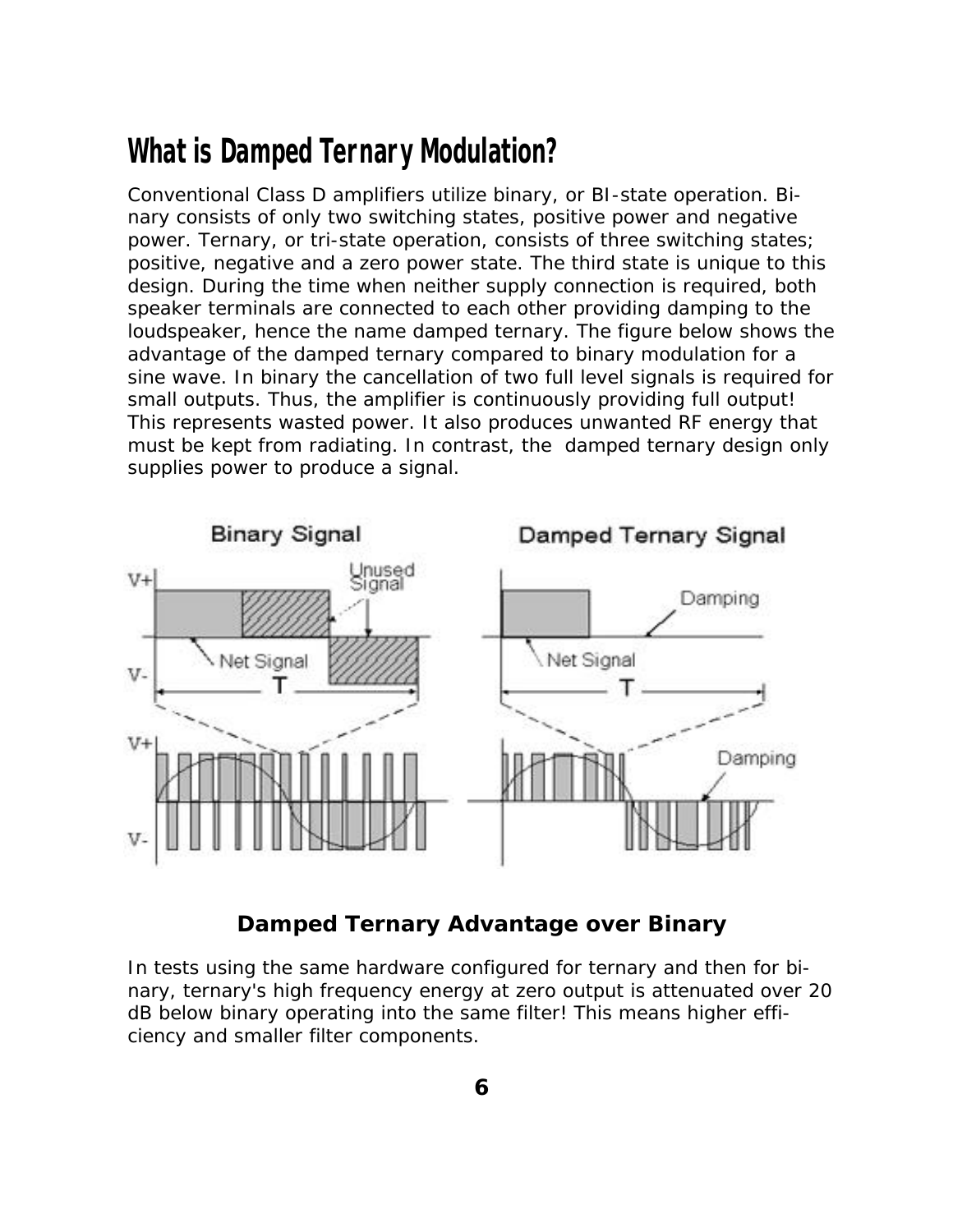### *What is the efficiency advantage of the DA-70 Series over other amplifier designs?*

As shown in the figure below, the ternary design has a 20% advantage over binary Class D at music levels (typically 15% of full scale) and about 3 times the efficiency of analog amplifiers!



#### *The Power Supply*

The foundation of all amplifier design is the power supply. For years Stewart Audio has pioneered leading edge, power supply technology. All Stewart Audio amplifiers feature a High-Frequency Switch Mode Power Supply. Because of this use of advanced technology some explanation is in order.

Conventional Power Supplies operating at 60Hz (standard line frequency) recharge only 120 times per second, requiring their storage capacitors and transformers to be quite large to supply the energy needed during the intervals between cycles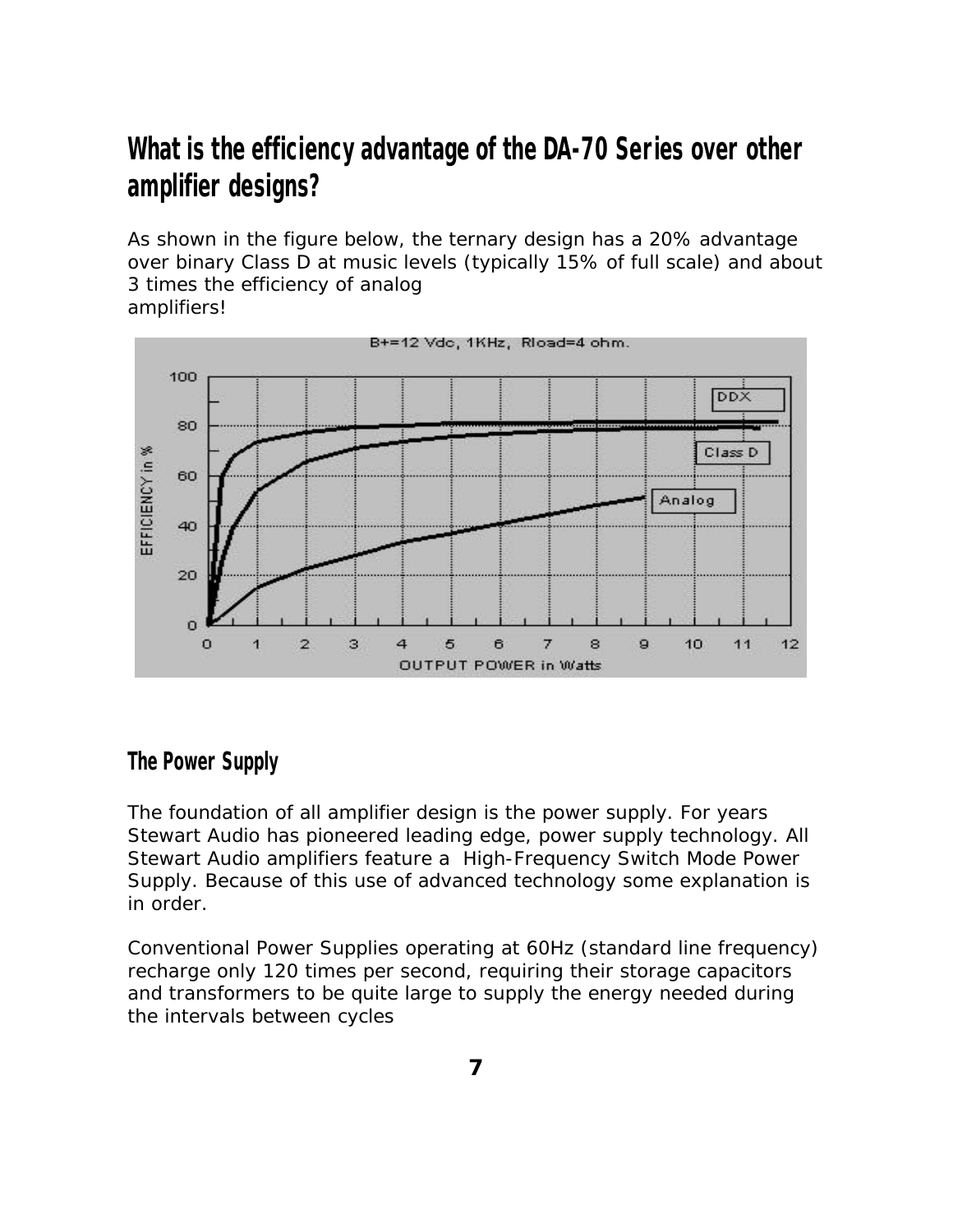when power is not available from the wall. The power supply must act as a local reservoir of power from which the amplifier circuits draw. This storage function is responsible for much of the bulk, weight and cost of traditional power amplifiers.

#### *High Frequency Switch Mode Power Supplies*

Stewart's famous, High Frequency Switch Mode Power Supplies fully recharges 1000 times faster than conventional supplies, requiring far less capacitance for filtering and storage. This high-speed recharging reduces power supply "sagging" common with other designs.

The **New DA-70 Series Digital Amplifiers** utilizes a new, regulated, forward converter design Switch Mode Power Supply operating at a frequency 2/3 faster than our old standard supply.

#### *Power Factor Correction*

Models with a PFC designation utilizes Power Factor Correction circuitry in their power supply. This circuitry automatically adjusts the power supply to provide stable, full output over a wide range of mains voltages, typically from 90VAC to 240VAC. This feature makes the DA-70 Series operable anywhere in the world, and is a very useful feature when operating from unstable or questionable AC mains.

This power supply's remarkable conversion efficiency combined with Damped Ternary Modulation translates into major savings of energy drawn from the AC line. The benefits are reduced heat dissipation, and downsizing of most major components. This saves space and weight without sacrificing the Sonic excellence Stewart Audio is famous for.

#### *Bridging*

**Bridging of the DA-70 Series is not possible due to the high efficiency design of the Damped Ternary Modulation.**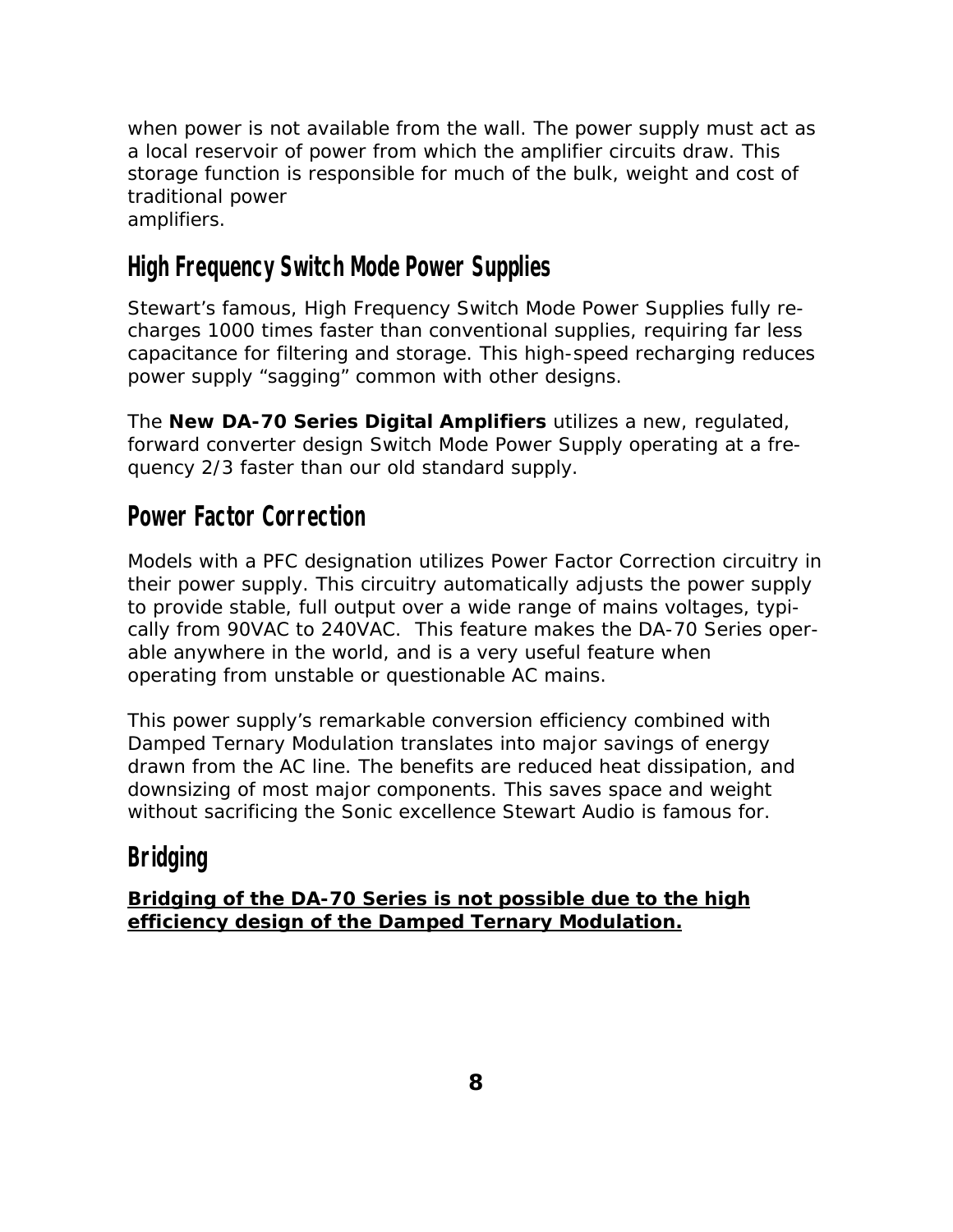#### *Balanced / Unbalanced Inputs*

All DA–70 Series amplifiers feature Phoenix Type input Connectors, which will accept either balanced or unbalanced signals.

See *Input Wiring* in the section on Installation (Page 13) for more details.

#### *Output Connections*

All DA–70 Series amplifiers feature Phoenix Type output Connectors, one for each channel. NOTE: Do not attempt to Bridge this amplifier or tie the commons together. Serious damage to your amplifier may occur if this is attempted.

#### *Total Protection*

The DA-70 Series amplifiers employ circuitry which fully protect the amplifier while avoiding sonic compromise.

## *Front Panel*

Simplicity is a design objective in the development of all Stewart Audio power amplifiers. These amplifiers remain simple and intuitive to operate even while incorporating some of the most advanced technology available today.

#### *Power On/Off and LED Clip Indicators*

The front panel provides visual feedback of the amplifiers status. The front panel power switch is accompanied by an LED which will illuminate upon power-up. (Note there is an initial delay of up to 30 seconds when the amplifier is first turned on.) Additional LEDs (one for each channel) will illuminate when the amplifier is being pushed into clipping.

#### *Level Controls*

The DA-70 Series has been equipped with a level control for each channel, conveniently located on the front panel. With typical program level present, adjust each channel to provide the desired output level. If undesirable distortion is present, check preceding components and make necessary adjustments.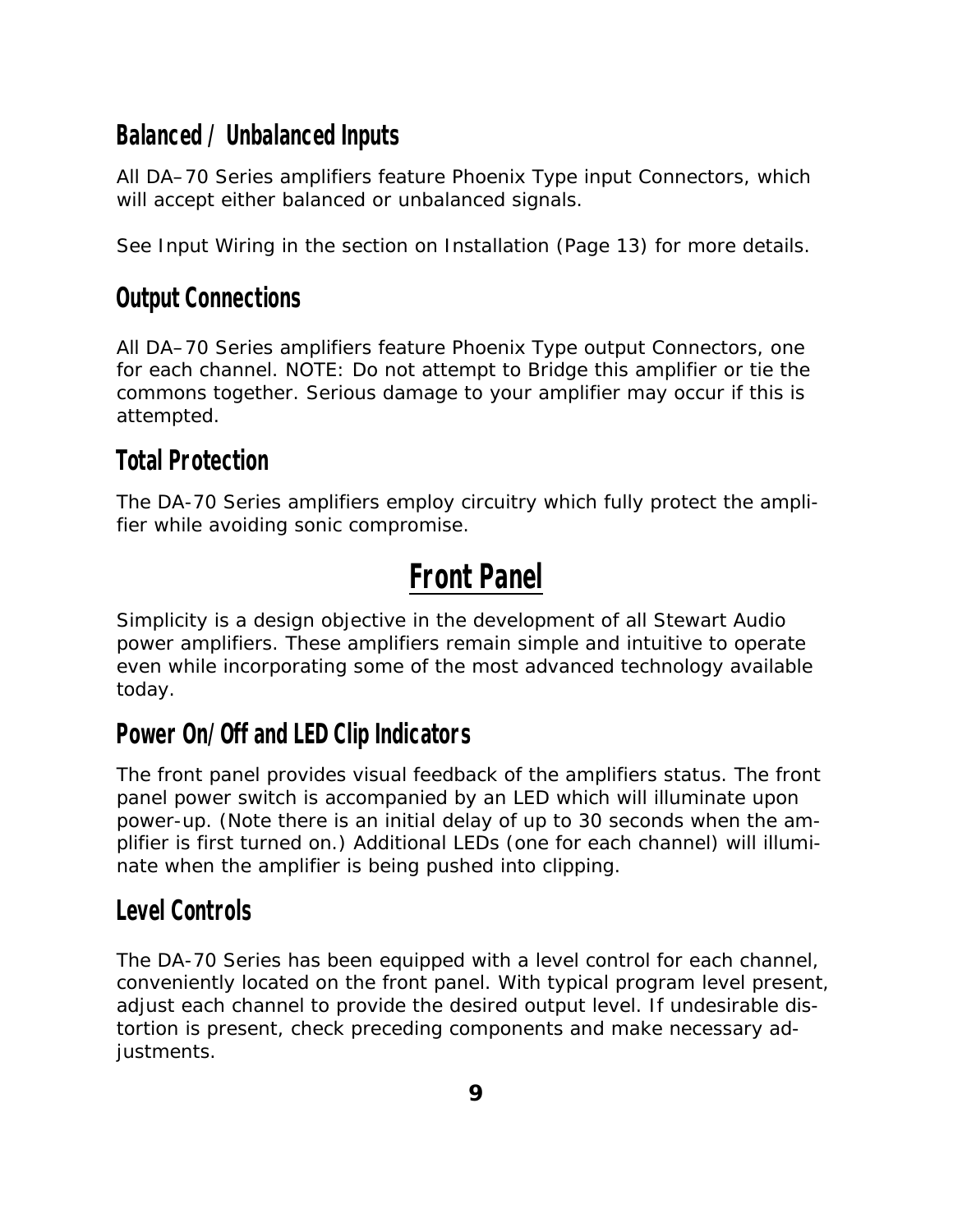## *Rear Panel*

#### *Inputs*

Each Channel has a phoenix type connector which may be used with either balanced or unbalanced lines.

See *Input Wiring* in the section on Installation (Page 13) for more details.

#### *Speaker Outputs*

Each Channel has a phoenix type connector which may be used to connect loudspeakers.

See *Output Wiring* in the section on Installation (Page 13) for more details.

#### *AC Power Connection*

All DA-70 Series amplifiers are equipped with a IEC socket on the rear apron for AC connections.

Models DA-70-2 and DA-70-4 may only be connected to 120VAC mains.

Models DA-70-2-PFC and DA-70-4-PFC are Power Factor Corrected and may be connected to any AC main voltage from 90VAC-240VAC.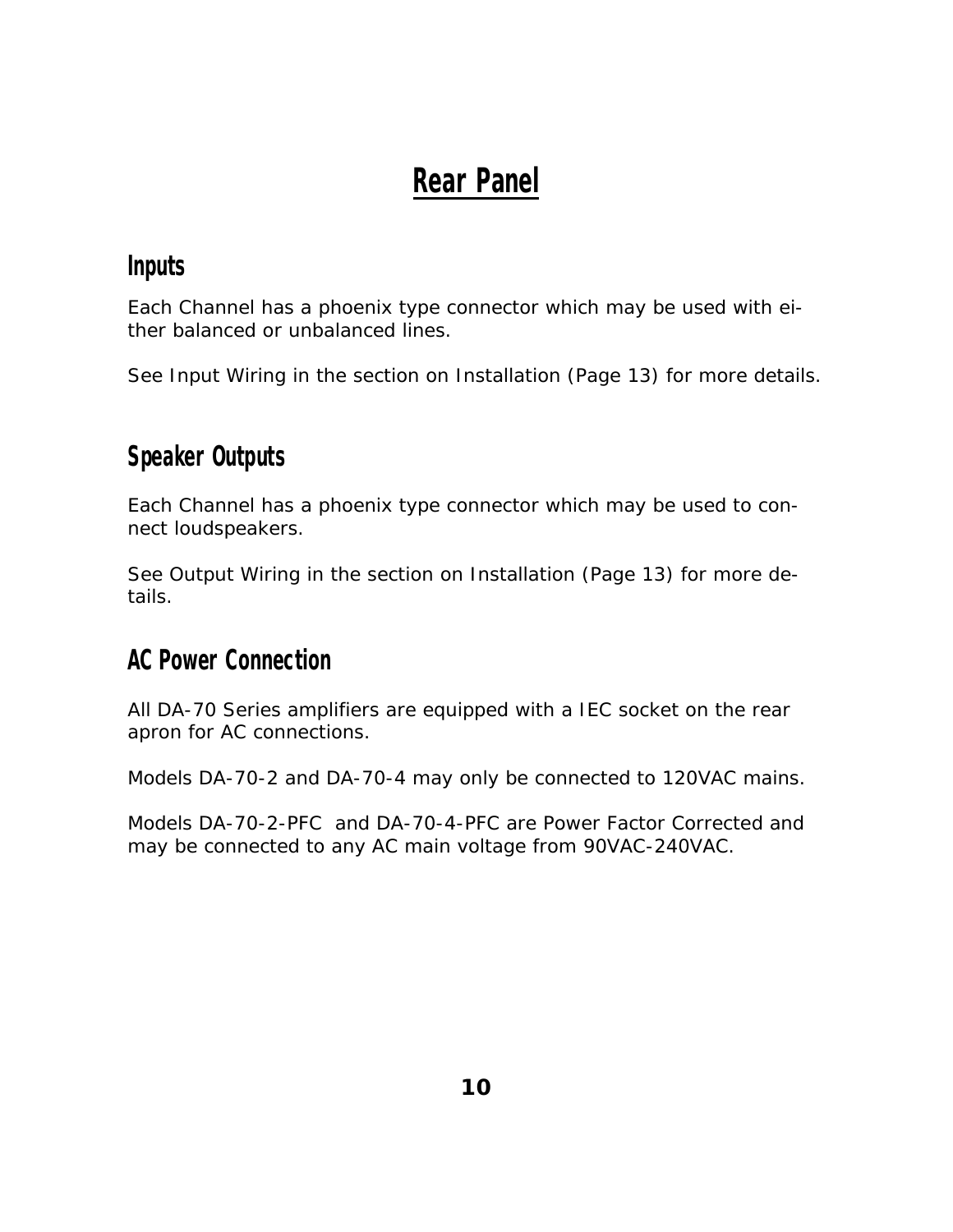## *Installation*

#### *Mechanical considerations*

The Stewart Audio DA-70 Series amplifier occupies just one-half standard rack space, is only 10.6" deep and weighs just over 3 pounds, making it easier to install and transport than almost any other comparable power amplifier. Still some precautions are in order.

Rack mounting of the DA-70 Series may be achieved by using either the Stewart Audio RMK-70-S or RMK-70-D rack kits. The RMK-70-S centers the amplifier in a single rack space, while the RMK-70-D allows you to rack two amps side by side in a single rack space. For stability always use four screws to affix the amplifier to the rack, preferably using rack washers to avoid cosmetic damage to the rack mount panels. When rack mounting your DA-70 Series amplifiers be sure to remove the four adhesive rubber feet from the bottom of the unit. The DA-70 Series amplifiers can also be mounted to a standard rack shelf or used as a stand alone product.

#### *Thermal Considerations*

Cooling of the DA-70 Series amplifiers is achieved by Stewart's unique whole chassis heatsink design, which utilizes the entire chassis as a heatsink to cool the heat generating components inside. In the event the internal ambient temperature reaches 85 degrees centigrade, the protection circuit will shut down the power supply until the amplifier cools down.

Although the sophisticated thermal management system in the DA-70 Series makes it less susceptible to overheating than other amplifiers, it remains good practice to provide airspace around the chassis.

NOTE: A –4 model (4 channel) amplifier will dissipate twice the heat of a –2 model (2 channel) amplifier and a PFC model will dissipate approximately 10% more heat than a non PFC model Therefore while a DA-70-2 runs very cool, the DA-70-4-PFC will require a little more attention to cooling.

Multiple amplifiers can be racked on top of one another without leaving a full rack space between them as long as sufficient airflow is maintained to allow heat to escape out the top.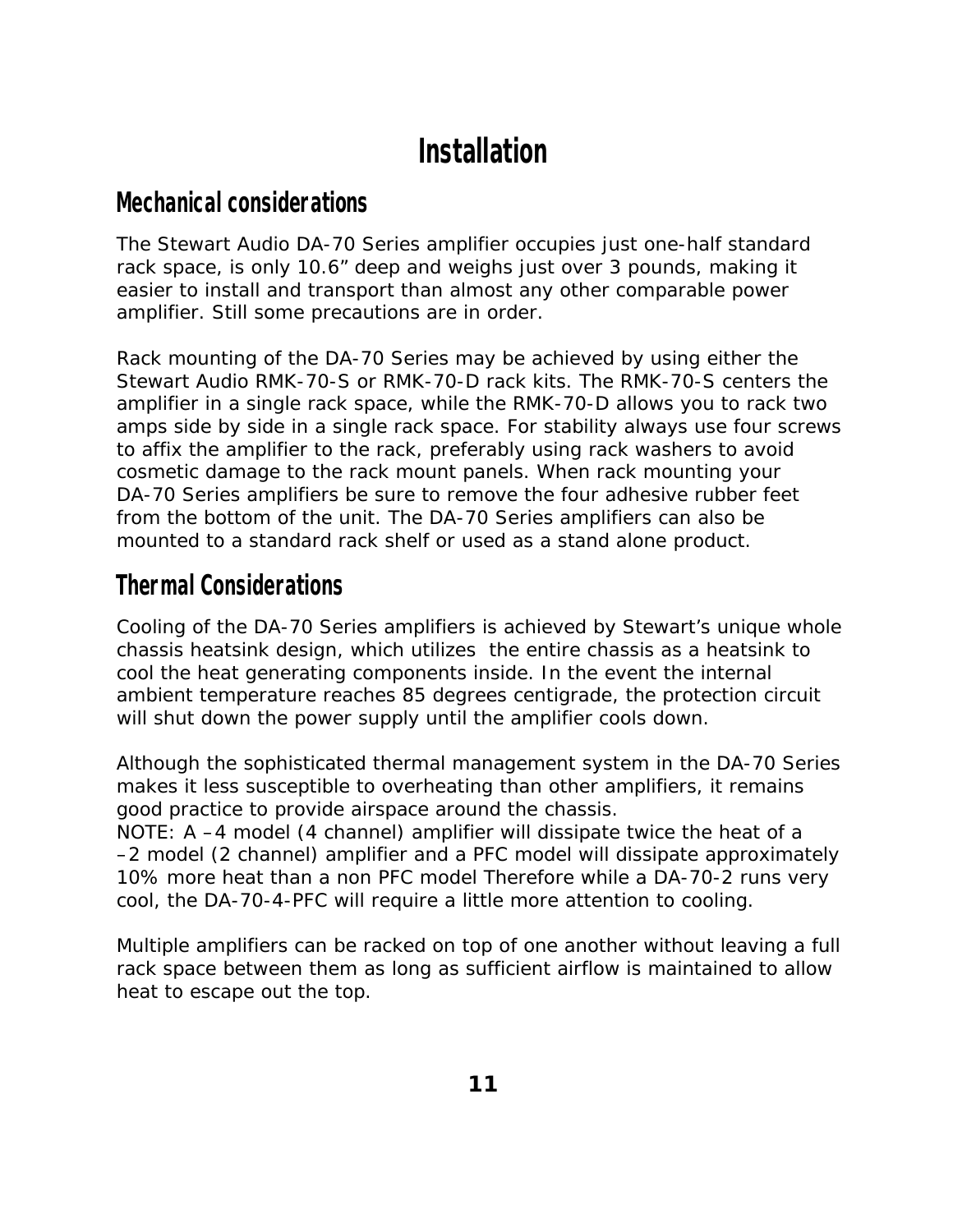If mounted in a sealed rack, leave the top and bottom spaces open to create a chimney effect within the rack, which will provide cooling as air is drawn in the bottom and exhausted

out the top. The amount of airflow necessary will be determined by a number of factors, including ambient temperature, the amount of heat generated by other equipment in the rack, the properties of the enclosure being used, and how hard the amplifier is working. In extreme cases it might be necessary to install a cooling fan in the rack for additional cooling.

In free standing installations where the amplifier is sitting on a shelf or hard floor the four rubber feet must remain mounted to the bottom of the amplifier. Under no circumstances should the amplifier be placed directly on carpeting or similar surfaces.

#### *AC Power Considerations*

Your Stewart Audio DA-70-2 and DA-70-4 amplifiers are designed to operate on 120 volt, 60 Hz AC current.

Your Stewart Audio DA-70-2-PFC and DA-70-4-PFC amplifiers are designed to operate over a range of 90 volts - 240 volts, 50-60 Hz alternating current.

Average power consumption will depend on load impedance, signal level and program material.

Typical power consumption in Amperes: (All channels driven @ 4 Ohms /120V AC)

| Model       | Idle | 1/8 power | 1/3 Power | <b>Full Power</b> |
|-------------|------|-----------|-----------|-------------------|
| DA-70-2     | 0.2  | $(1)$ . 4 | 0.6       | 1.4               |
| DA-70-4     | 0.3  | ()        | 1.3       | 3.0               |
| DA-70-2-PFC | 0 2  | 0.4       | 0 7       | 1.6               |
| DA-70-4-PFC | 0.3  | 0 R       | 14        | 3.2               |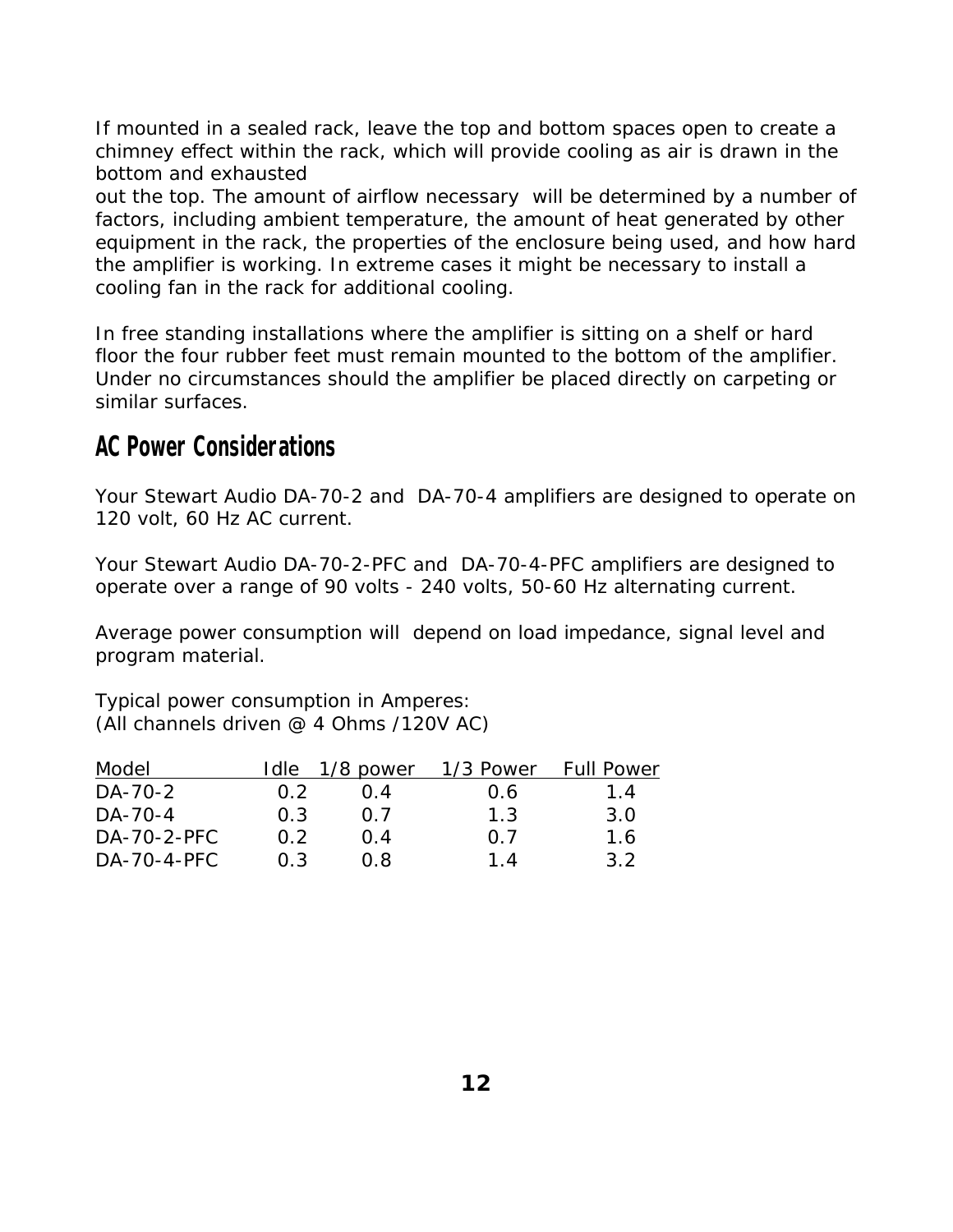#### *Input Wiring*

Your DA-70 Series amplifier is provided with a 3 conductor Phoenix Type connector for each input.

The connector may be wired Balanced by connecting to Signal ground, Signal – and Signal  $+$  as marked on the chassis over each input. If you wish to operate the amplifier unbalanced, connect your unbalanced line across Signal ground and Signal + and add a jumper from Signal – to Signal ground.

#### *Output (Speaker) Wiring*

Your DA-70 Series amplifier is provided with a two conductor Phoenix Type connector for each output.

The connector may be wired by connecting the speaker line to  $-$  and  $+$  as marked on the chassis over each output.

**Caution: Due to the ternary design of the output stage Bridging of this product line is not possible.**

**Do not tie any output pin to any other pin or to ground. Never connect any speaker terminal to anything other than a single output pin.** 

#### **WARNING:**

**Violation of this Caution may result in damage to your amplifier and will void your Stewart Audio Warranty.**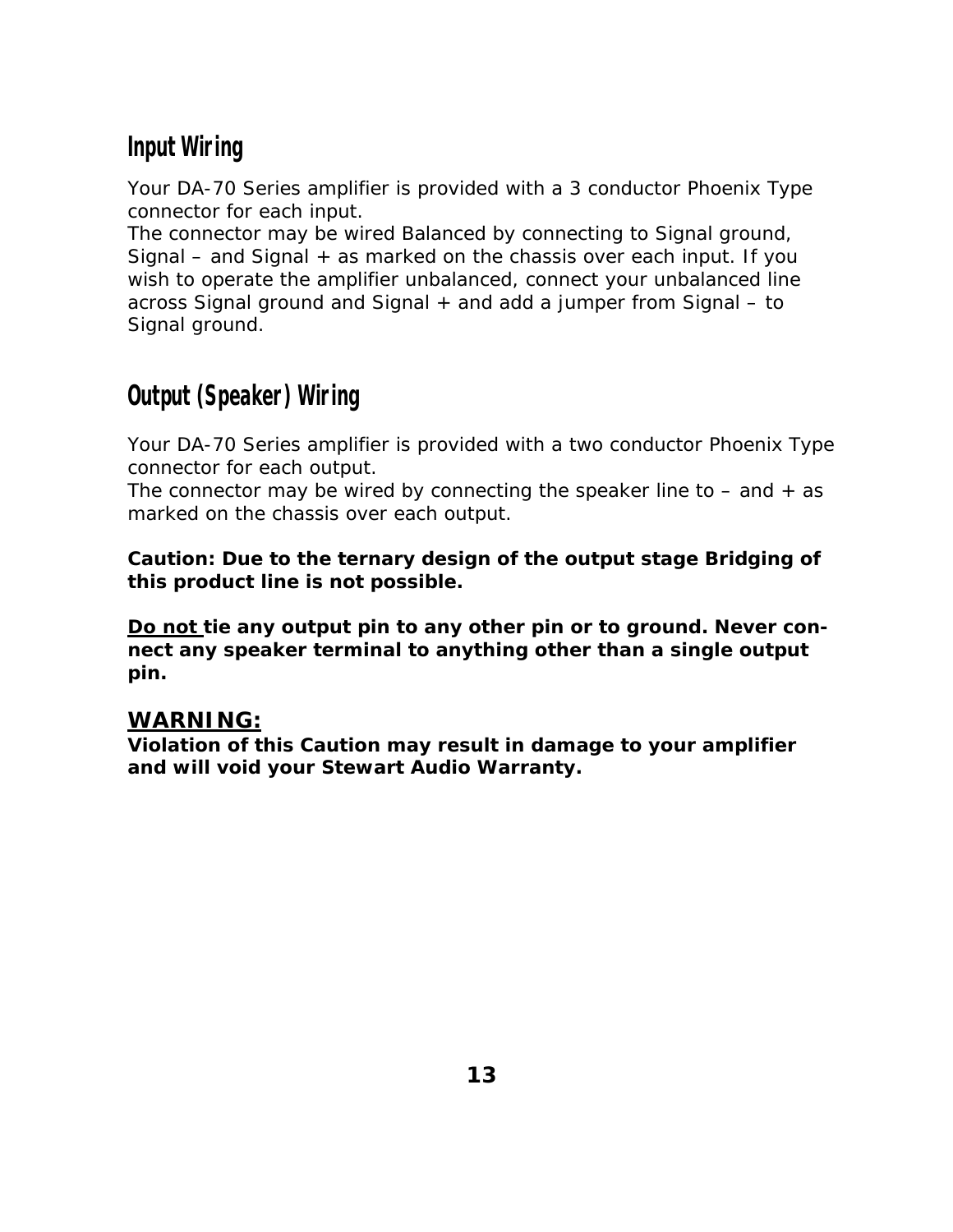## *Trouble shooting*

If you experience difficulty in operating your new DA-70 Series amplifier, Chances are good that you will be able to remedy the problem yourself using standard troubleshooting techniques and the suggestions offered in the troubleshooting table on the next page.

When wiring cables it is imperative that all connections be made cleanly with no stray wire strands to short terminals. Make sure the wire clamp screws are tight. For proper connection all wire should be stripped to bare approximately ¼ inch of wire. Make sure that the connector set screw seats on copper, not insulation.

Keep in mind that other components in the system can cause problems which may appear to be caused by the amplifier; systematic troubleshooting will allow you to isolate the source of difficulty.

If you fail to correct the problem by following the outlined chart on the next page, *do not attempt* to open or repair the unit yourself.

**Please contact Stewart Audio at 209.588.8111 to obtain a Return Authorization (RA) Number and shipping instructions**. Once an RA Number is obtained, return the unit to Stewart Audio at the address indicated on the RA Form. Refer to the enclosed Warranty information for Terms and Conditions of Warranty.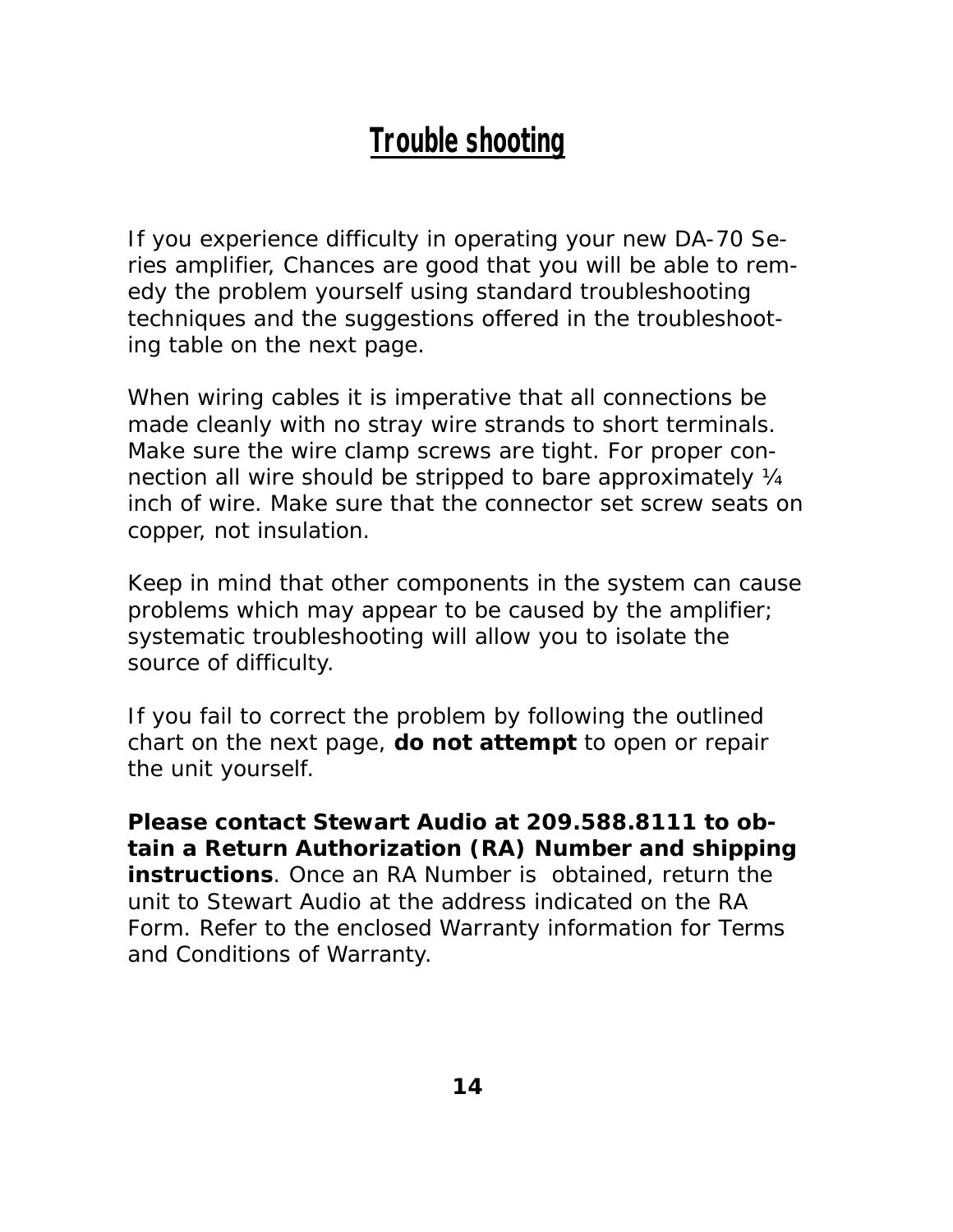# *Troubleshooting Reference Chart*

## **Symptom:**

| No output Power indicator is off.<br>(There is a normal delay of up to 30<br>seconds on turn-on.) | Be sure power outlet is "live" Be<br>sure power switch is "on."                                                                                                                                         |
|---------------------------------------------------------------------------------------------------|---------------------------------------------------------------------------------------------------------------------------------------------------------------------------------------------------------|
| No output Power indicator LED cy-<br>cles on and off.                                             | This indicates a short-circuit condi-<br>tion on the output. Disconnect<br>speaker wires and turn amplifier<br>power switch on. If amp stays on,<br>the problem is in the output wiring<br>or speakers. |
| Power indicator on; no output from<br>one or more channels.                                       | Check input level controls, input and<br>output cables, input signal and<br>speakers.                                                                                                                   |
| Low volume in one or more chan-<br>nels.                                                          | Check input level controls, input wir-<br>ing and input signal levels. Be sure<br>speakers are the same impedance.                                                                                      |
| Amplifier overheats and/or shuts off. Review section on Thermal                                   | Considerations. Check clip lights for<br>indication of overdriving. (NOTE:<br>overdriving for a long period of time<br>can cause<br>thermal shutdown.)                                                  |
| Distorted output.                                                                                 | Check input signal level and<br>signal source. (Set gain by<br>turning amplifier volume all the way<br>down, set preamp level to normal,<br>turn up amplifier<br>volume to desired level.)              |
| Noise on output.                                                                                  | Check signal source for noise. Long<br>unbalanced lines can cause noise,<br>change to balanced lines. (See set<br>gain above.)                                                                          |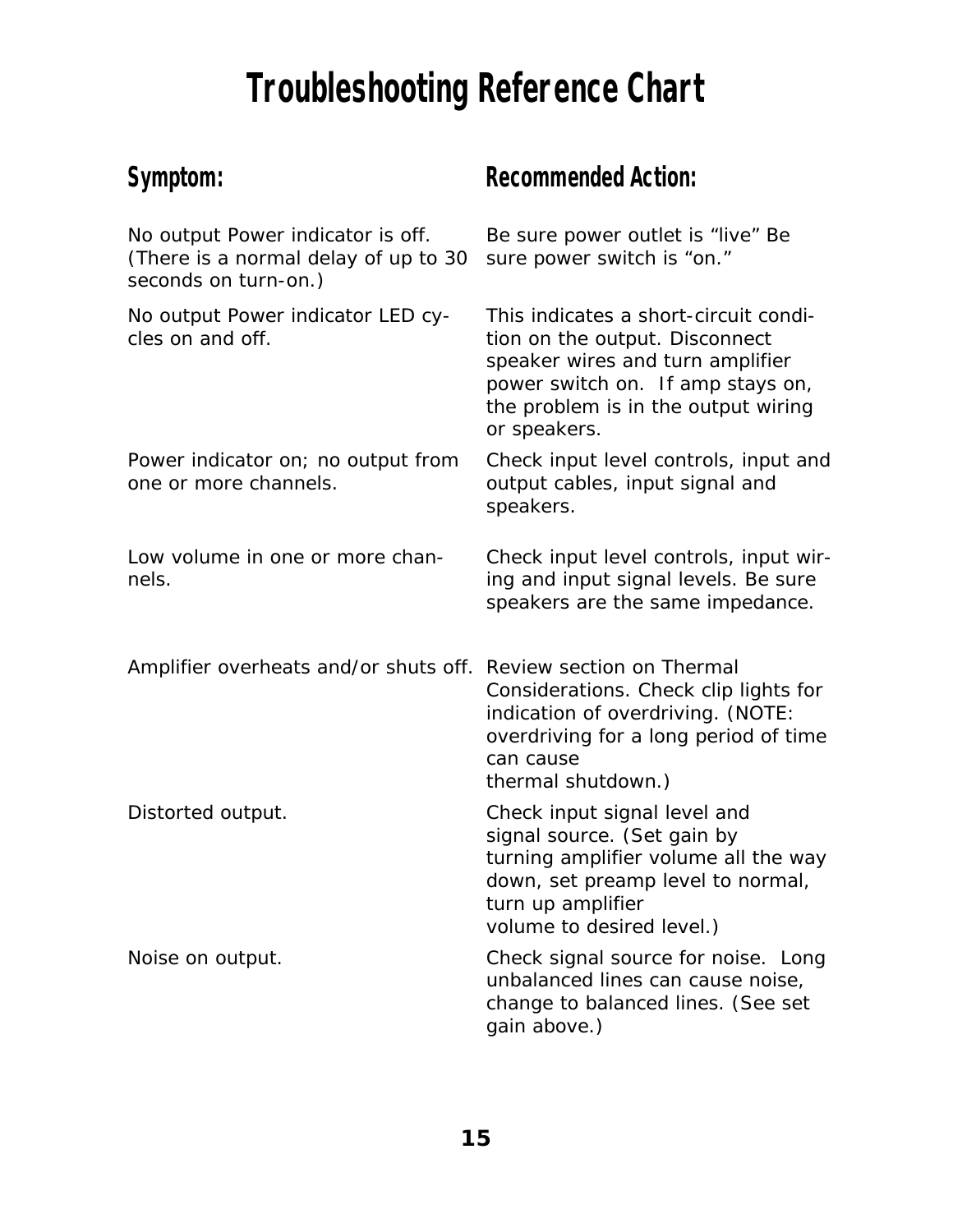## *Specifications*

8 Ohm Stereo Power 35 Watts/Ch 4 Ohm Stereo Power 70 Watts/Ch Frequency Response (+0, –0.5 dB, 20 Hz—20 kHz 1W) Full Power Bandwidth (20-Hz-20 kHz)  $\pm$  .7 dB Signal to Noise >93 dB  $THD+N < .25%$ Input Sensitivity 1V (0 dBV) Standard Voltage Gain 17X (25 dB) Input impedance (Balanced / Unbal-20k Ohms / 5k Ohms anced) Class Damped Ternary Modulation Input Connectors Phoenix Type Output Connectors Phoenix Type Power Supply High Speed Switching Cooling Convection (No Fans) Controls Power on/off, Channel Gain LED Indicators Power & Clip Construction Steel & Aluminum Chassis Dimensions (height, width, depth) 1.75"H x 8.26"W x 10.6"D Max Weight 3.4 lbs (1.54 kg) Warranty 3 years Parts & Labor